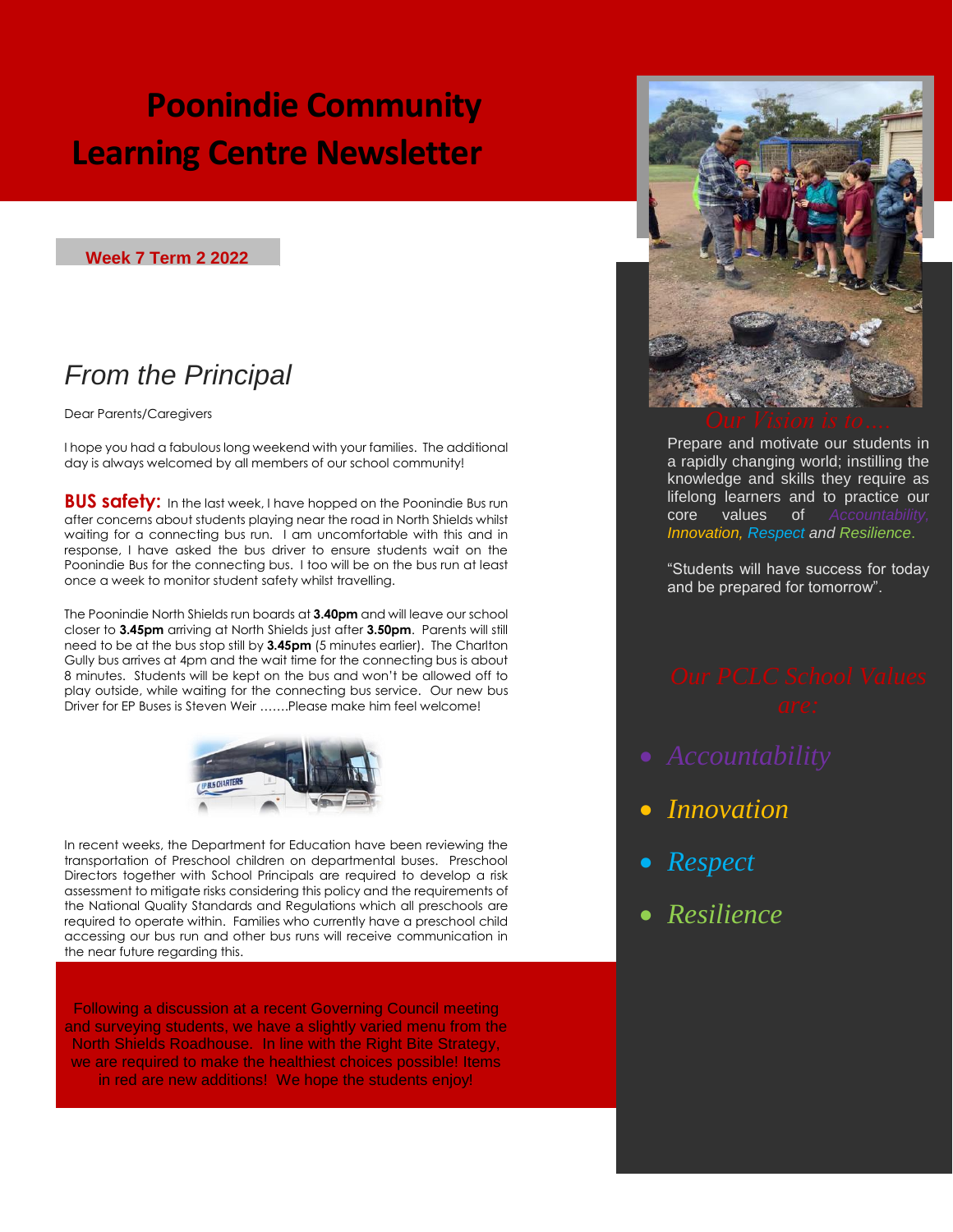## NORTHSHIELDS ROADHOUSE WINTER MENU

Sausage Roll \$ 5.00 Pasty \$ 6.00 Meat Pie \$ 5.00 Chicken Pie \$ 6.00 Hot dog \$ 5.00 Sandwich – Ham & Cheese \$3.99 add tomato \$4.99 Ham and Salad Roll \$7.95 Butter chicken and rice \$ 5.00 Plain Steamed rice \$ 3.00

Sauce available!

Hopefully a few more options for various allergies.

Lunch orders to be at school by Wednesday AM please!

We have ordered thermo bags to keep food warm in delivery 3

### **COVID update – latest Departmental advice:**

### 2022 School Fees (Materials and Services Charge)

A \$100 rebate (discount) is available for parents and carers who have paid or are required to pay the 2022 materials services charge.

Students approved for School Card assistance aren't eligible to receive the discount as they are already exempt from paying the materials and services charge.

When the 2022 materials and services charge is already paid, parents, carers and independent students can choose: to be refunded the credit note amount via electronic funds transfer to authorise in writing or email that the credit is applied against an outstanding charge from a previous year or other charges owed to the school. This can include excursions, camp fees and other extracurricular charges. If these charges haven't been invoiced yet, the \$100 credit must remain until they are invoiced.

When the 2022 materials and services charge has not been paid the \$100 credit note will be deducted from the materials and services charge.

COVID safe measures for schools and preschools continue to be reviewed regularly with SA Health. The Department of Education SA recognises that every school and preschool is being affected by COVID-19 in different ways and *that principals and preschool directors are*  **best placed to make local decisions.** If your child is in a classroom where there is a positive case, they are a classroom contact. Your child should continue to attend school however you must monitor for symptoms for 14 days. You, as the parent/guardian, must ensure your child is well and has no symptoms of COVID-19 (even mild) prior to them attending each day.

We will continue to provide regular updates if anyone else in our school community tests positive for COVID-19.

If your child develops symptoms such as a fever, cough, sore throat, shortness of breath, runny nose, loss of smell/taste, muscle/joint pains, diarrhoea, nausea/vomiting or extreme tiredness, please:

- Obtain a PCR test
- Inform me and keep your child at home until you receive confirmation of a negative test and their symptoms have resolved, whichever is longer. If your child tests positive, s/he is a COVID-19 case, must remain isolated for 7 days and must follow SA Health instructions. Siblings of confirmed positive cases are considered a close contact and should follow the advice fro[m SA Health.](https://www.sahealth.sa.gov.au/wps/wcm/connect/public+content/sa+health+internet/conditions/infectious+diseases/covid-19/cases+and+contacts/close+contact+advice/close+contact+advice)

 $\bullet$ If your child has recovered from COVID-19 they are not considered a classroom contact for 12 weeks after their release from isolation. After 12 weeks, your child will still be considered a classroom contact if they are exposed to COVID-19.

## Have a great week everyone, Sally Cormack

PARENT VOLUNTEERS NEEDED to help plant shrubs and trees donated by Bunnings! If you have any time next Friday after lunch (Friday 17<sup>th</sup> of June) 1.30-3.20pm that would be fantastic! Please let Sally know so I can get the items ready to go. Please bring a shovel with you!

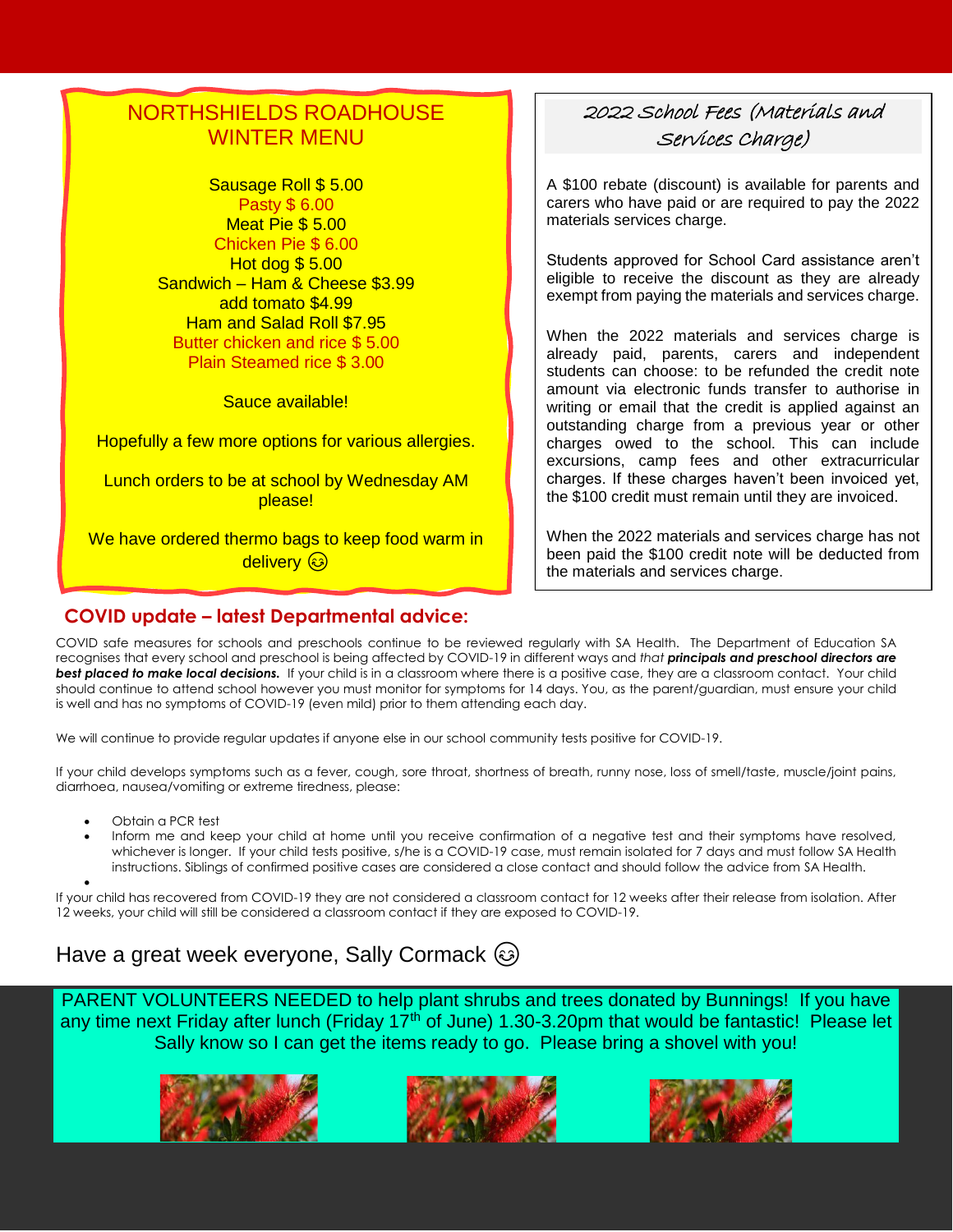## PARENT WORKSHOP: How are schools in SA

# teaching reading? The Science of Reading.

Our school follows evidence into best practice for the teaching of reading skills. Our INITIALIT program in the Junior Primary classrooms upholds this current research into how to teach reading skills through a systematic phonics program. Students are explicitly taught to recognise the names and sounds of alphabet letters and to blend these to read simple CVC words like cat, sat mat (Consonant Vowel Consonant words) firstly and then more complex words with blends/diagraphs after. The readers we use to support students to read are based on the sounds they have learnt in classrooms. They are called **decodable readers**. Eventually when students are decoding independently (usually by the end of Year 1) they transition to a broader range of texts. Our school is fortunate to have a Literacy Coach who works alongside the JP teachers and principal to refine practices. We are offering a parent workshop to those parents who volunteer their time to listen to reading so they can understand the mechanics behind this approach. This is also available to any other parents who may wish to attend. We would really love you to come especially if you listen to reading in JP classrooms  $\odot$ 

WHAT: PARENT WORKSHOP: THE SCIENCE OF READING

WHEN: Thursday  $30<sup>th</sup>$  June, 2.45-3.20pm – PCLC Staffroom  $\odot$ 

PRESENTER: Kate Marschall – Literacy Guarantee Coach Department for Education SA

RSVP: Sally Cormack by Monday Week 9





An update from grounds person - Polly

According to International Compost Awareness Australia, approximately 50% of household waste could be composted but finds its way to landfill instead. As groundsperson, I still see a lot of rubbish going out that could be either recycled, fed to the chooks, or used to make compost for our school garden.

Maze Products are running a fantastic competition and we would love if you could enter your kids while nominating us! There is a chance to win \$2000 of compost products for your family and also \$2000 worth of composting products for the school. It is really simple to enter. Jump onto <https://mazeproducts.com.au/compostheroes/> Or see the flyer attached to the newsletter for more information. Enter your child's details and don't forget to nominate Poonindie Community Learning Centre as their school. We would love to upgrade our compost facilities to help us teach our students a variety of ways to compost and reduce landfill.

Maze Products have generously provided us with Compost Caddies for each of our classrooms and we will be running some in-class competitions soon that could result in your child bringing home a compost caddy. If you want to know more about what you can easily compost at home and what should go to recycling, check out Maze's handy guide. <https://mazeproducts.com.au/what-can-you-compost/>